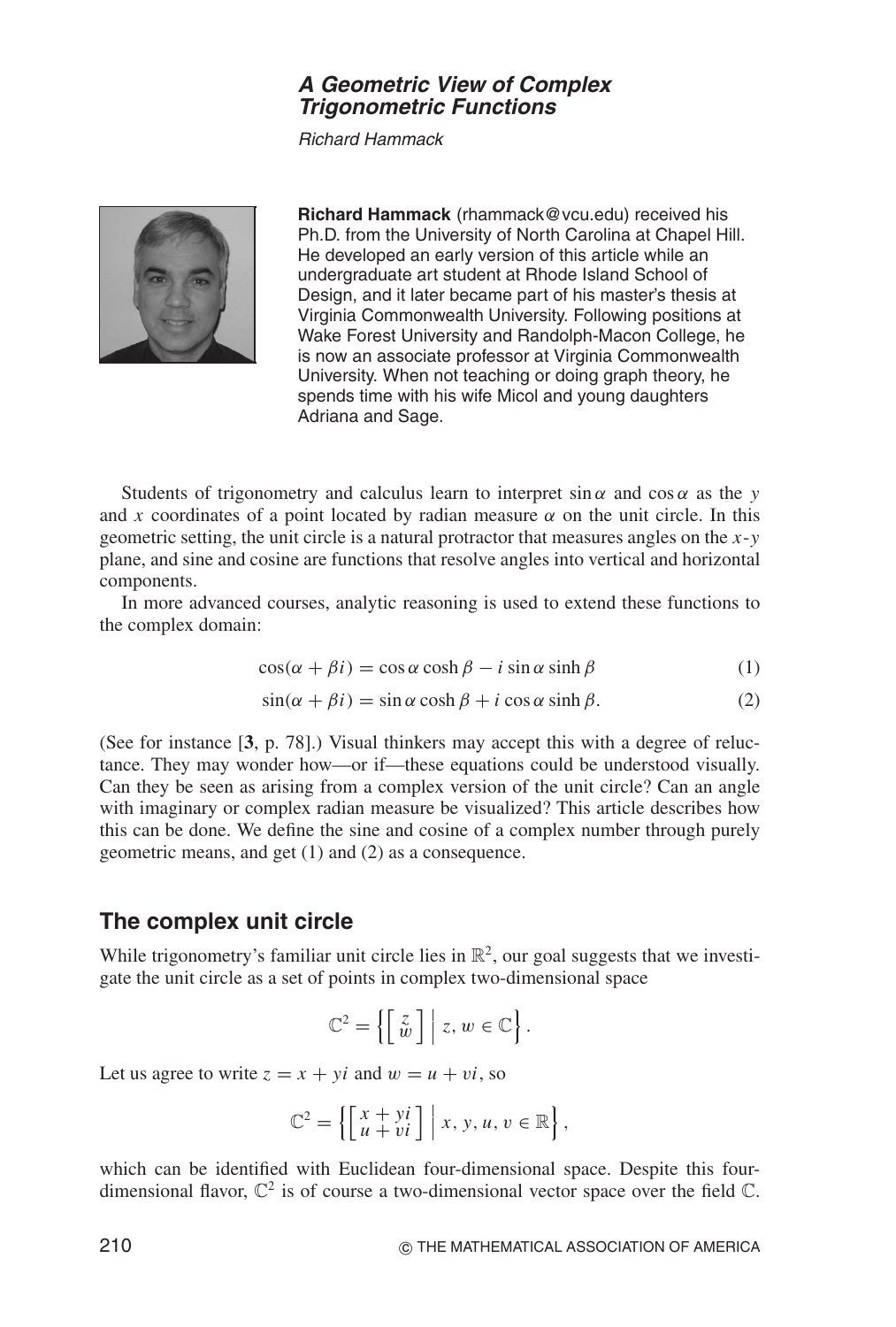Its one-dimensional subspaces are all isomorphic to the complex plane. For example, the subspace

$$
span\left(\begin{bmatrix} 1\\0 \end{bmatrix}\right) = \left\{ \begin{bmatrix} x+yi\\0 \end{bmatrix} \middle| x, y \in \mathbb{R} \right\}
$$

is clearly a copy of  $\mathbb C$  inside  $\mathbb C^2$ . We call it the *x*-vi plane. Likewise, the *u*-vi plane

$$
\left\{ \left[ \begin{array}{c} 0 \\ u + vi \end{array} \right] \middle| u, v \in \mathbb{R} \right\}
$$

is another subspace. There are four other "coordinate planes" obtained by setting two of *x*, *y*, *u*, and v zero, but none of these is a subspace, as they are not closed under scalar multiplication.

We define the *complex unit circle* to be the subset

$$
U = \left\{ \begin{bmatrix} z \\ w \end{bmatrix} \middle| z^2 + w^2 = 1 \right\}
$$

of  $\mathbb{C}^2$ , in a manner exactly analogous to the definition of the standard unit circle in  $\mathbb{R}^2$ . Apparently *U* is some sort of surface in  $\mathbb{C}^2$ , but it can't be drawn as simply as the usual unit circle, owing to the four-dimensional character of  $\mathbb{C}^2$ . Still, it is not difficult to get a feel for what *U* looks like.

First, let's examine some of its lower-dimensional cross-sections. By setting  $y =$  $v = 0$ , it is immediately clear that *U* intersects the *x-u* plane of  $\mathbb{C}^2$  at the familiar (real) unit circle  $x^2 + u^2 = 1$ . Widening our scope slightly, let's set only  $y = 0$ , and examine how *U* intersects the *x*-*u*-*vi* coordinate space of  $\mathbb{C}^2$ . The definition of *U* gives  $x^{2} + (u + vi)^{2} = 1$ , or  $x^{2} + u^{2} - v^{2} + 2uvi = 1$ . Since the imaginary part is 0, either v or *u* is 0. In the first case, we get the circle  $x^2 + u^2 = 1$  in the *x-u* plane. The second case produces the hyperbola  $x^2 - v^2 = 1$  in the *x*-v*i* plane. These two curves touch at the points  $\pm \mathbf{o}$ , where  $\mathbf{o} = \begin{bmatrix} 1 \\ 0 \end{bmatrix}$ , as illustrated in Figure 1. (The symbol  $\mathbf{o}$  is used because this point will be the origin of complex radian measure.)



**Figure 1.** The cross-section of *U* with the *x-u-*v*i* coordinate space.

Of course, this is just a cross-section of  $U$ ; the rest of it is "out there" in  $\mathbb{C}^2$ , where  $y \neq 0$ . We can develop a more complete picture by realizing that the right-hand sides of (1) and (2) parameterize *U* with complex parameter  $\alpha + \beta i$ . It is easy to confirm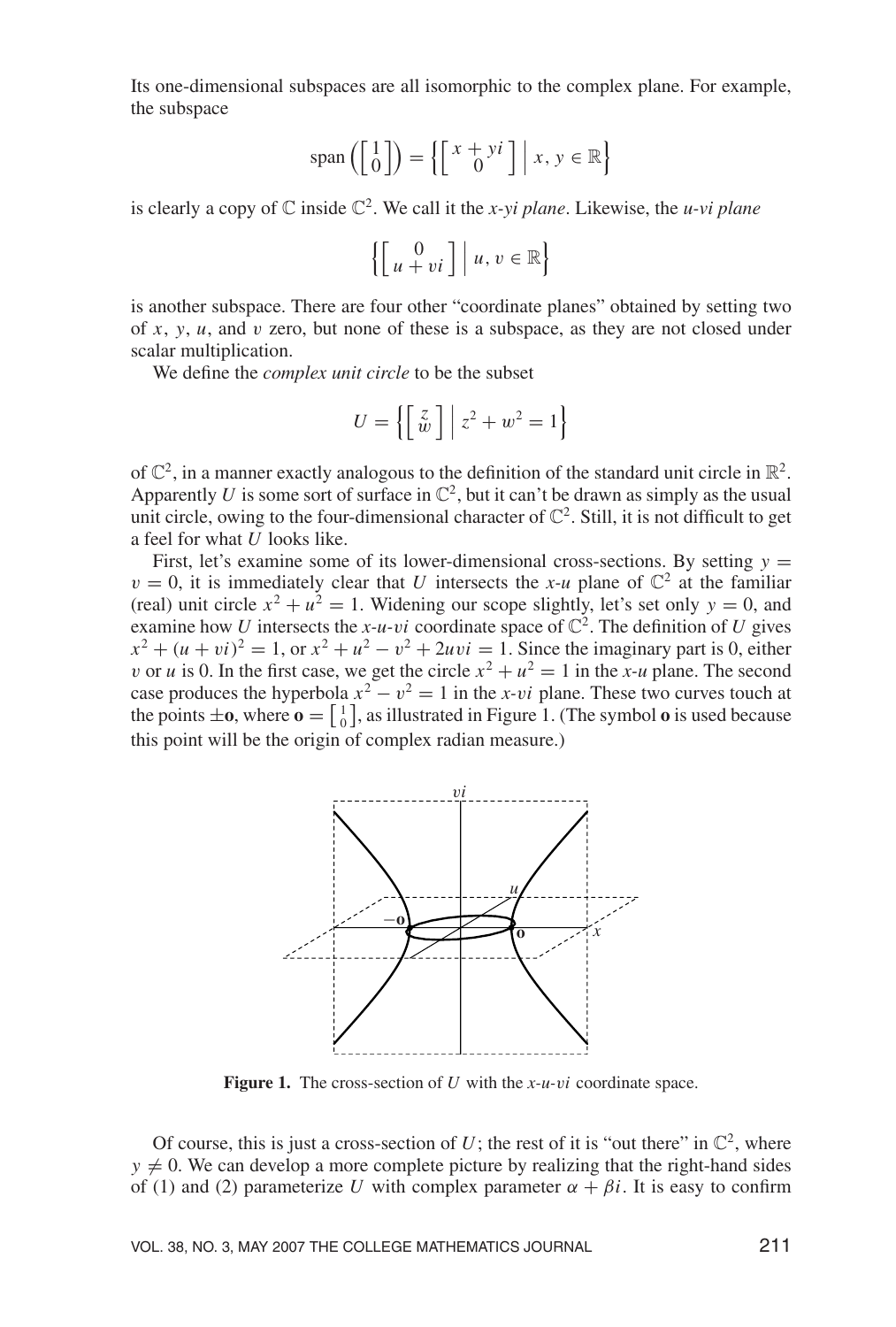that the points

$$
\begin{bmatrix} z \\ w \end{bmatrix} = \begin{bmatrix} \cos \alpha \cosh \beta - i \sin \alpha \sinh \beta \\ \sin \alpha \cosh \beta + i \cos \alpha \sinh \beta \end{bmatrix}
$$

satisfy  $z^2 + w^2 = 1$ , so they are on *U*. Conversely, it's easy to check that every point on *U* has this form. Consequently, the complex unit circle is the image of the function  $\mu : \mathbb{C} \to \mathbb{C}^2$  defined as

$$
\mu(\alpha + \beta i) = \begin{bmatrix} \cos \alpha \cosh \beta - i \sin \alpha \sinh \beta \\ \sin \alpha \cosh \beta + i \cos \alpha \sinh \beta \end{bmatrix}.
$$
 (3)

Holding  $\beta = 0$ , we get  $\mu(\alpha) = \begin{bmatrix} \cos \alpha \\ \sin \alpha \end{bmatrix}$ , so  $\mu$  maps the real axis of the complex plane onto the (real) unit circle on the *x*-*u* plane, as shown in Figure 1. If  $\alpha = 0$ , then  $\mu(\beta i) =$  $\left[\begin{array}{c} \cosh \beta \\ i \sinh \beta \end{array}\right]$ , so  $\mu$  maps the imaginary axis onto the right-hand branch of the hyperbola on the *x-vi* plane, also illustrated in Figure 1. What about the left-hand branch? Since  $\mu(\pi + \beta i) = \begin{bmatrix} -\cosh \beta \\ -\sinh \beta \end{bmatrix}$ , that branch is the image of the vertical line  $\{\pi + \beta i \mid \beta \in \mathbb{R}\}$ in C. More generally, for any integer *k*,  $\mu$  maps the vertical line { $k\pi + \beta i \mid \beta \in \mathbb{R}$ } in C to the right- or left-hand branch, depending on whether *k* is even or odd. Thus Figure 1 depicts the image of the real axis of  $\mathbb{C}$ , together with the images of the vertical lines  ${k\pi + \beta i \mid \beta \in \mathbb{R}}.$ 

From the periodic nature of sine and cosine, it follows that  $\mu(\alpha + 2k\pi + \beta i) =$  $\mu(\alpha + \beta i)$  for all real  $\alpha$  and  $\beta$  and any integer k. Thus  $\mu$  maps the infinite strip  $S = \{\alpha + \beta i \mid \alpha, \beta \in \mathbb{R}, -\pi \leq \alpha \leq \pi\}$  in the complex plane onto *U*, with  $\mu(-\pi + \beta i) = \mu(\pi + \beta i)$  for all  $\beta$ . Topologically, then, the surface *U* is like the strip *S*, twisted around in  $\mathbb{C}^2$ , with its left and right edges matching up to form a cylinder.

Figure 2 shows a portion of the strip *S*, together with its image in *U* projected orthogonally to two-dimensional space. (It is suggested that the reader not be concerned with the exact nature of the projection, but simply use the picture as an aid in under-



**Figure 2.** The complex unit circle *U*.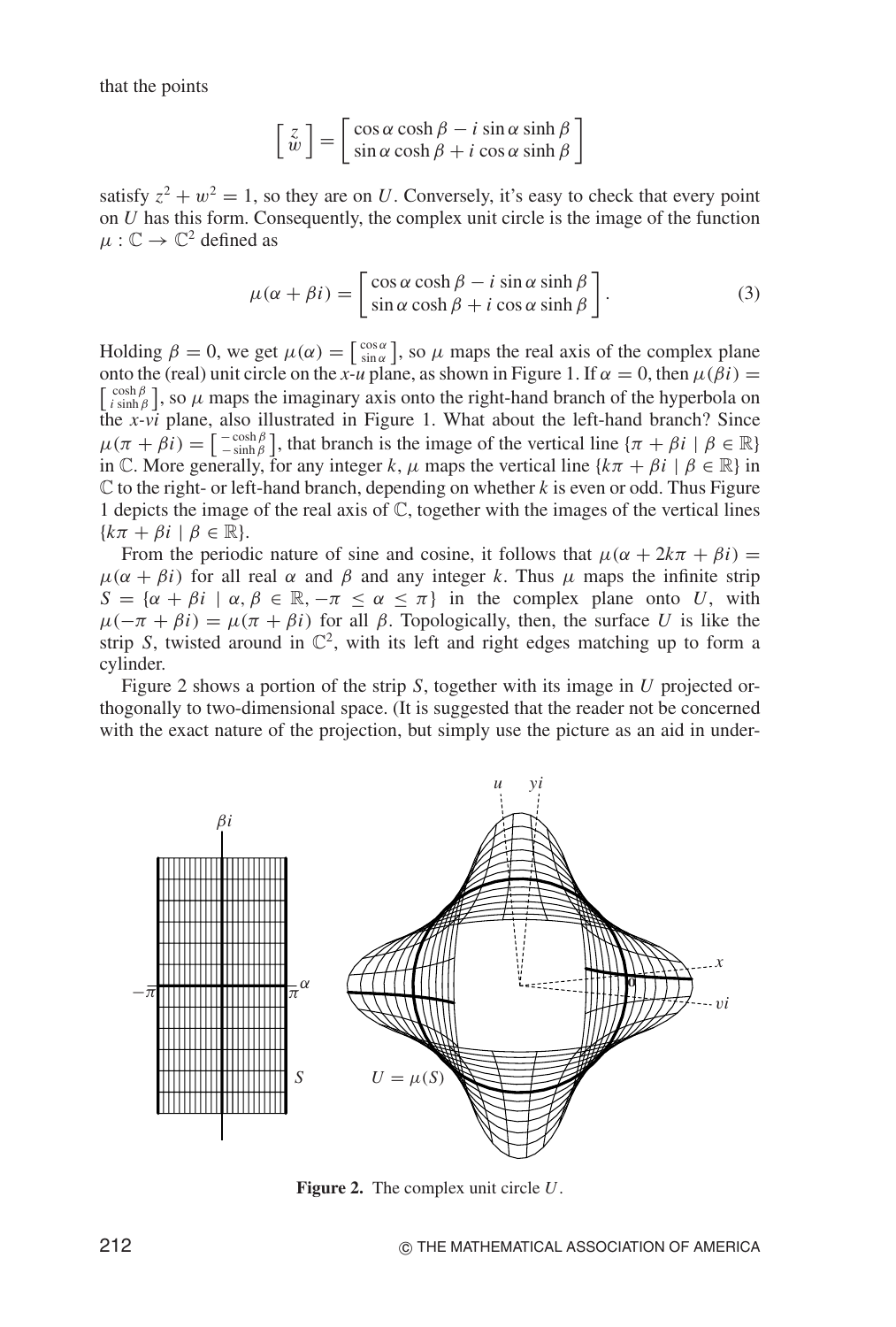

**Figure 3.** The range *H* of  $\sqrt{z}$ . **Figure 4.** The *x-*v*i* plane.

standing the character of  $U$ .) The picture reveals the cylindrical nature of  $U$ ; imagine looking down the axis of a cylinder whose bottom is deformed into a north-south ellipse and whose top is deformed into a east-west ellipse. The map  $\mu$  sends horizontal lines on *S* to ellipses, and vertical lines to hyperbolas. Curves from Figure 1 are shown bold on *U* in Figure 2.

## **Complex measurement**

One expects the unit circle to consist of points a unit distance from the origin  $\mathbf{0} = \begin{bmatrix} 0 \\ 0 \end{bmatrix}$ , but that does not, at first, seem to happen with  $U$ . Points on the hyperbola in Figure 1 appear to be arbitrarily far away from the origin. To overcome this philosophical difficulty, we define distance in  $\mathbb{C}^2$  in a special way. The *complex distance* between points  $\begin{bmatrix} z_1 \\ w_1 \end{bmatrix}$  and  $\begin{bmatrix} z_2 \\ w_2 \end{bmatrix}$  in  $\mathbb{C}^2$  is defined to be

$$
d\left(\begin{bmatrix} z_1\\w_1 \end{bmatrix}, \begin{bmatrix} z_2\\w_2 \end{bmatrix}\right) = \sqrt{(z_1 - z_2)^2 + (w_1 - w_2)^2}.
$$
 (4)

In this equation (and henceforth, whenever the square root is encountered) we use the branch of the square root function for which  $\sqrt{z}$  is in the half-plane *H* of  $\mathbb C$  consisting of the non-negative imaginary axis and numbers with a positive real part (see Figure 3).

In general, the complex distance between two points in  $\mathbb{C}^2$  is a complex number (with non-negative real part). However, since any point  $\begin{bmatrix} z \\ w \end{bmatrix}$  on *U* satisfies  $z^2 + w^2 =$ 1, its complex distance from the origin of  $\mathbb{C}^2$  is 1. The complex unit circle *U* is thus the set of all points in  $\mathbb{C}^2$  that are at complex distance 1 from the origin.

Several things about complex distance are worth mentioning. First, expression (4) is the exact formula we would use for the Euclidean distance in  $\mathbb{R}^2$ , but we are here applying it to  $\mathbb{C}^2$ . Although it cannot be considered a metric in the technical sense, if we restrict our attention to points in the (real)  $x$ -*u* plane of  $\mathbb{C}^2$ , then complex distance reduces to the familiar Euclidean metric. Thus, the *x-u* plane is the Euclidean plane, and the circular cross-section of *U* in the *x-u* plane is metrically identical to the familiar unit circle.

Next, consider the *x-vi* plane of  $\mathbb{C}^2$ , shown in Figure 4 with the hyperbolic crosssection of *U*. Let  $\mathbf{p} = \begin{bmatrix} x \\ y \end{bmatrix}$  be a point in this plane. The complex distance from **p** to the origin **0** is seen to be  $\sqrt{x^2 - v^2}$ . Depending on **p**, this can be real, imaginary, or zero (even when **p** is nonzero). If **p** is on the hyperbola (the intersection of *U* with the *x*-*vi* plane), then  $x^2 - y^2 = 1$ , so **p** is at complex distance 1 from **0**. If **p** is in the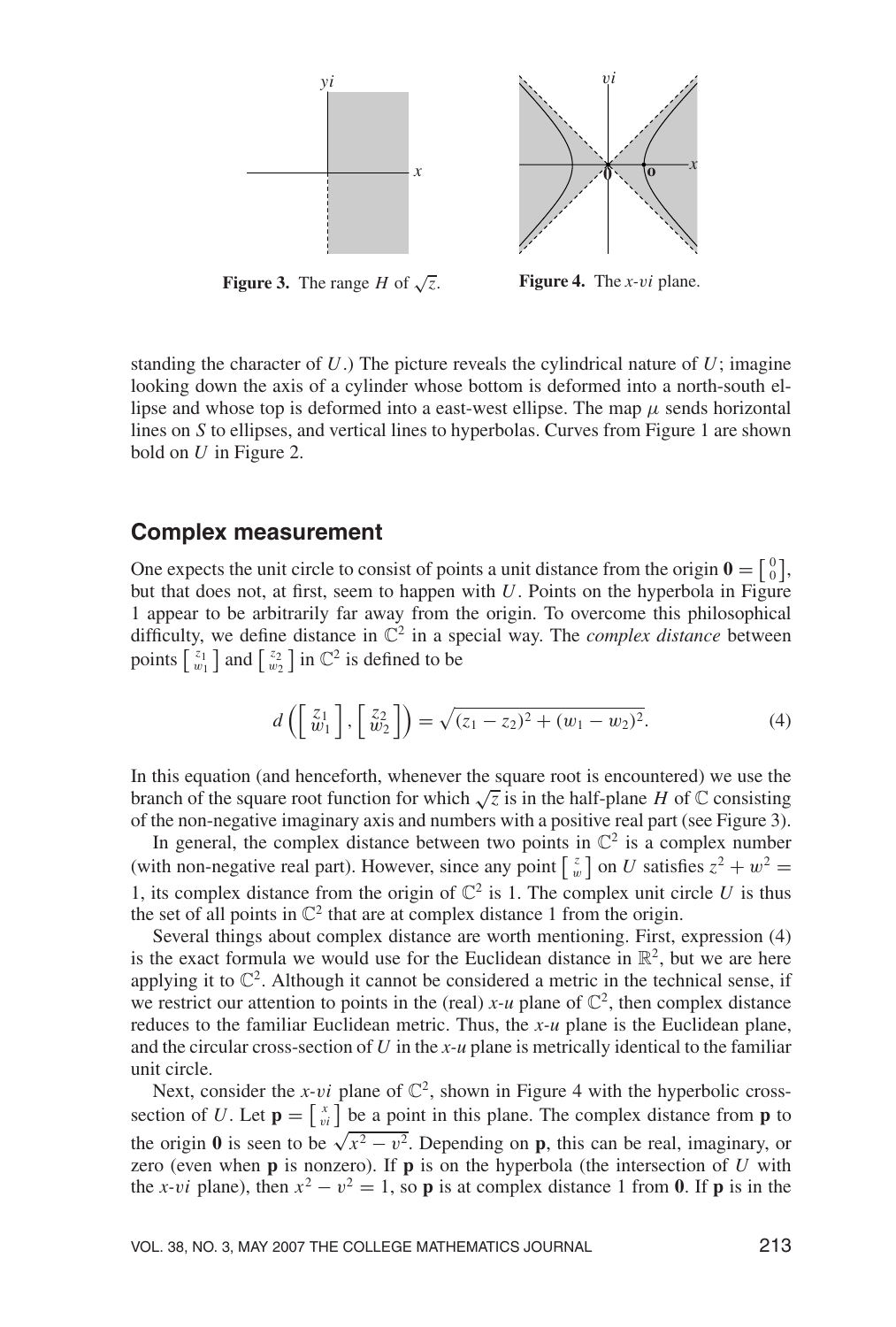shaded region, then  $x^2 - v^2 > 0$ , so the complex distance from **p** to **0** is real. For **p** in the white region, we have  $x^2 - v^2 < 0$ , so its complex distance from 0 is purely imaginary. Finally, if **p** is on an asymptote, then  $x^2 - v^2 = 0$ , so its complex distance from **0** is 0. Similar remarks hold for the *u-yi* plane (which also contains a hyperbolic cross-section of *U*).

Despite its unsettling properties, complex distance is exactly what is needed to make *U* behave like a complex version of the unit circle. The next two sections show that if we start at the point **o** in *U*, and move a complex distance of  $\alpha + \beta i$  along *U* to a point **p**, then  $\cos(\alpha + \beta i)$  and  $\sin(\alpha + \beta i)$  are the *z* and w coordinates of **p**, respectively.

## **Real and imaginary radian measure**

Starting at the point **o** in Figure 1, one can move either along the circle or along the right-hand branch of the hyperbola. We now investigate these two choices and show that they involve traversing either a real or an imaginary distance. This leads to a model of real and imaginary radian measure in which sine and cosine can be understood geometrically.

First consider moving along the circle on the *x-u* plane, shown in Figure 5(a). Since the *x-u* plane is metrically identical to the Euclidean plane, the length of the traversed path can be regarded as the standard (real) radian measure of trigonometry, with the usual convention of counterclockwise and clockwise paths corresponding to positive and negative radian measure. If **p** is at distance  $\alpha$  from **o** along the circle, then cos  $\alpha$ and  $\sin \alpha$  are the *z* and w coordinates of **p**.



**Figure 5.** Real and imaginary radian measure.

Next, start at **o**, but this time move along the hyperbola on the *x-*v*i* plane, upward and to the right, to a point **p**. Because it is on the hyperbola,  $\mathbf{p} = \begin{bmatrix} \cosh \beta \\ i \sinh \beta \end{bmatrix}$  for some positive real number  $\beta$ , as illustrated in Figure 5(b). The traversed path is the graph of the equation  $v = f(x) = \sqrt{x^2 - 1}$ , for  $1 \le x \le \cosh \beta$  on the *x*-*vi* plane.

We claim the path has length  $\beta$ *i*. To show this, partition the interval from 1 to cosh  $\beta$ on the *x* axis, and set up the Riemann sum for arclength in the usual way, but with (4) replacing the Pythagorean theorem. The length of the path is approximately

$$
L \approx \sum_{k=1}^{n} \sqrt{\Delta x^2 + [if(x_{k+1}) - if(x_k)]^2} = \sum_{k=1}^{n} \sqrt{1 - [f'(x_k^*)]^2} \Delta x
$$
  
=  $i \sum_{k=1}^{n} \sqrt{[f'(x_k^*)]^2 - 1} \Delta x$ .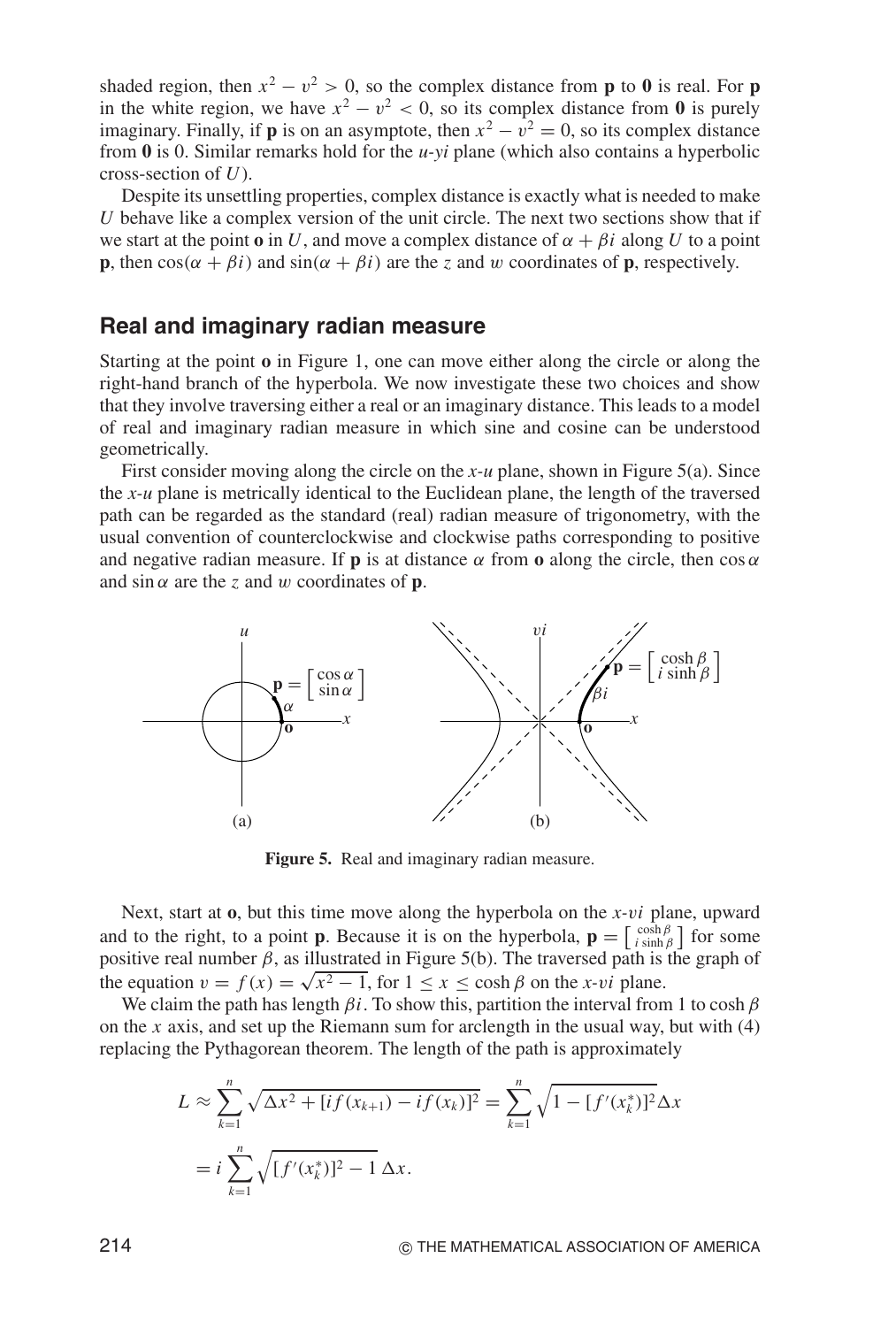Since  $f'(x) > 1$ , the function  $\sqrt{[f'(x)]^2 - 1}$  is real-valued (and continuous away from 1), so taking the limit  $\Delta x \rightarrow 0$  completes the claim by giving the length as

$$
L = i \int_1^{\cosh \beta} \sqrt{\left[\frac{d}{dx}\sqrt{x^2 - 1}\right]^2 - 1} dx = i \int_1^{\cosh \beta} \frac{dx}{\sqrt{x^2 - 1}} = \beta i.
$$

Generalizing the idea of real radian measure, we define *imaginary radian measure* to be the oriented arclength from **o** to a point **p** on the hyperbola, as illustrated in Figure 5(b). If **p** is above the *x* axis, its radian measure is  $\beta i$  with  $\beta > 0$ , while if it is below the *x* axis, its radian measure is  $\beta i$  with  $\beta < 0$ . As in the real case, we define  $\cos \beta i$  and  $\sin \beta i$  to be the *z* and w coordinates of **p**. According to Figure 5(b), this gives

$$
\cos \beta i = \cosh \beta \tag{5}
$$

$$
\sin \beta i = i \sinh \beta. \tag{6}
$$

Notice that (5) and (6) hold for both positive and negative values of  $\beta$ , and are in agreement with (1) and (2).

## **Complex radian measure**

One can begin to understand complex radian measure from Figure 1. Begin at the point **o**, and move counterclockwise a distance of  $\pi$  along the circle on the real *x-u* plane to the point  $-\mathbf{o}$ . Then move *down* along the hyperbola an imaginary distance of  $\beta i$  to the point  $\mathbf{p} = \begin{bmatrix} -\cosh \beta \\ -i \sinh \beta \end{bmatrix}$ . This covers a total complex distance of  $\pi + \beta i$ . Interpreting cos and sin as the *z* and w coordinates of **p** gives

$$
\cos(\pi + \beta i) = -\cosh\beta
$$
  

$$
\sin(\pi + \beta i) = -i\sinh\beta,
$$

in agreement with (1) and (2). Visualizing complex radians where the real part is not a multiple of  $\pi$  takes a little more care, though it is the same in spirit.

It is helpful to observe that (3) can be factored as

$$
\mu(\alpha + \beta i) = \begin{bmatrix} \cos \alpha & -\sin \alpha \\ \sin \alpha & \cos \alpha \end{bmatrix} \begin{bmatrix} \cosh \beta \\ i \sinh \beta \end{bmatrix}.
$$
 (7)

Set  $M_{\alpha} = \begin{bmatrix} \cos \alpha & -\sin \alpha \\ \sin \alpha & \cos \alpha \end{bmatrix}$ . It is easy to check that the linear transformation  $M_{\alpha}: \mathbb{C}^2 \to$  $\mathbb{C}^2$  preserves complex distance, that is,  $d(M_\alpha \mathbf{x}, M_\alpha \mathbf{y}) = d(\mathbf{x}, \mathbf{y})$  for all **x** and **y** in  $\mathbb{C}^2$ .

Now we can understand what is meant by complex radian measure  $\alpha + \beta i$ . For the moment, let  $\alpha$  and  $\beta$  be positive and consider the point  $\alpha + \beta i$  in the complex plane. We can get from 0 to  $\alpha + \beta i$  by first moving along the path  $P_1$ ,  $\gamma(t) = t$ , for  $0 \le t \le \alpha$ , and then along path  $P_2$ ,  $\delta(t) = \alpha + ti$ , for  $0 \le t \le \beta$ , as illustrated in Figure 6. This figure also illustrates how  $\mu$  sends  $P_1$  and  $P_2$  to curved paths on *U* that combine to form a path on *U* from **o** to  $\mathbf{p} = \mu(\alpha + \beta i)$ . The image of  $P_1$  has length  $\alpha$  since it lies along the unit circle in the *x*-*u* plane. By (7), the image of  $P_2$  can be written as  $M_{\alpha}$   $\begin{bmatrix} \cosh t \\ i \sinh t \end{bmatrix}$ , for  $0 \le t \le \beta$ , and its length is  $\beta i$  because it has the form of an isometry applied to a path of length  $\beta i$ . Therefore, in going from **o** to **p**, we have gone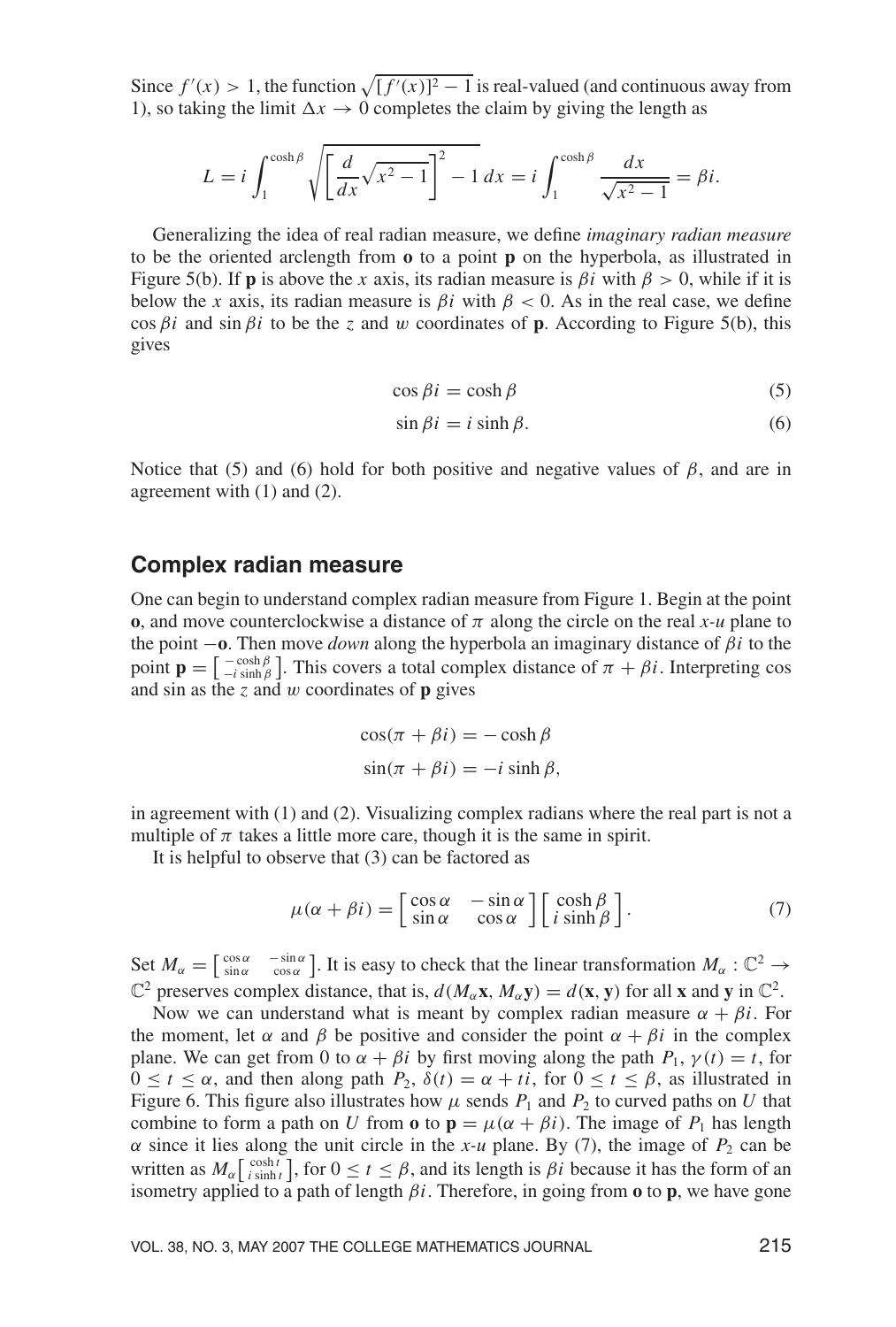

**Figure 6.** Complex radian measure  $\alpha + \beta i$ .

a total distance of  $\alpha + \beta i$ .<sup>1</sup> Defining  $\cos(\alpha + \beta i)$  and  $\sin(\alpha + \beta i)$  to be the *z* and w coordinates of  $\mathbf{p} = \mu(\alpha + \beta i)$ , we get (1) and (2) from (3).

If  $\alpha$  and  $\beta$  are not both positive, then careful attention to the branch of the square root function we are using shows that the distance from **o** to  $\mathbf{p} = \mu(\alpha + \beta i)$  along *U* is  $|\alpha| + |\beta|i|$ . This is like the situation of the traditional (real) unit circle, where the arclength along the circle between radians 0 and  $\alpha$  is  $|\alpha|$ .

Here, then, is a summary of how one can visualize trigonometric functions of a complex variable. Use  $\mu$  to coordinatize the complex unit circle *U*. Any number  $\alpha$  +  $β*i*$  in  $\mathbb C$  is identified with the point  $\mathbf p = \mu(\alpha + \beta i)$  on *U*, which is at complex distance  $|\alpha| + |\beta|i|$  along *U* from **o**. Function values  $\cos(\alpha + \beta i)$  and  $\sin(\alpha + \beta i)$  are the *z* and w coordinates of **p**.

# **Complex angles**

To conclude our excursion, we explore the idea of angles in  $\mathbb{C}^2$ . This entails examining complex versions of lines and rays. For simplicity, we consider only lines and rays through the origin **0**, and consequently only angles whose vertex is at **0**.

Since a line (through the origin) in  $\mathbb{R}^2$  is the span of a nonzero vector, we define a complex line in  $\mathbb{C}^2$  analogously. For a nonzero vector **u** in  $\mathbb{C}^2$ , the *complex line*  $\Lambda$ through **u** is span(**u**), which is isomorphic to the complex plane.

There are two special complex lines in  $\mathbb{C}^2$ :

$$
O^+ = \text{span}\left(\begin{bmatrix} 1 \\ i \end{bmatrix}\right) = \left\{\begin{bmatrix} \lambda \\ i\lambda \end{bmatrix} \middle| \lambda \in \mathbb{C} \right\} \text{ and}
$$

$$
O^- = \text{span}\left(\begin{bmatrix} 1 \\ -i \end{bmatrix}\right) = \left\{\begin{bmatrix} \lambda \\ -i\lambda \end{bmatrix} \middle| \lambda \in \mathbb{C} \right\}.
$$

<sup>&</sup>lt;sup>1</sup>There are, of course, other paths from **o** to **p** on *U*, and they all have length  $\alpha + \beta i$ , under complex distance: Consider path  $x(t) + y(t)i$ ,  $0 \le t \le 1$  from 0 to  $\alpha + \beta i$  on  $\mathbb{C}$ . It is instructive to show that by employing (4) in the standard limit process for arc length, the image of this path on *U* has length  $\int_0^1 \sqrt{\left(\frac{d}{dt} \left[ \cos(x(t) + y(t)i) \right] \right)^2 + \left(\frac{d}{dt} \left[ \sin(x(t) + y(t)i) \right] \right)^2} dt = \int_0^1 \sqrt{(x'(t) + y'(t)i)^2} dt$ . If  $x'(t) + y'(t)i$  never crosses the negative real axis (where the square root is discontinuous) this integral is  $\int_0^1 (x'(t) + y'(t)i)dt =$  $\alpha + \beta i$ , as claimed. If  $x'(t) + y'(t)i$  does cross the negative real axis, the integral may be done piecewise, alternatively adding and subtracting, and the answer will still be  $\alpha + \beta i$ .